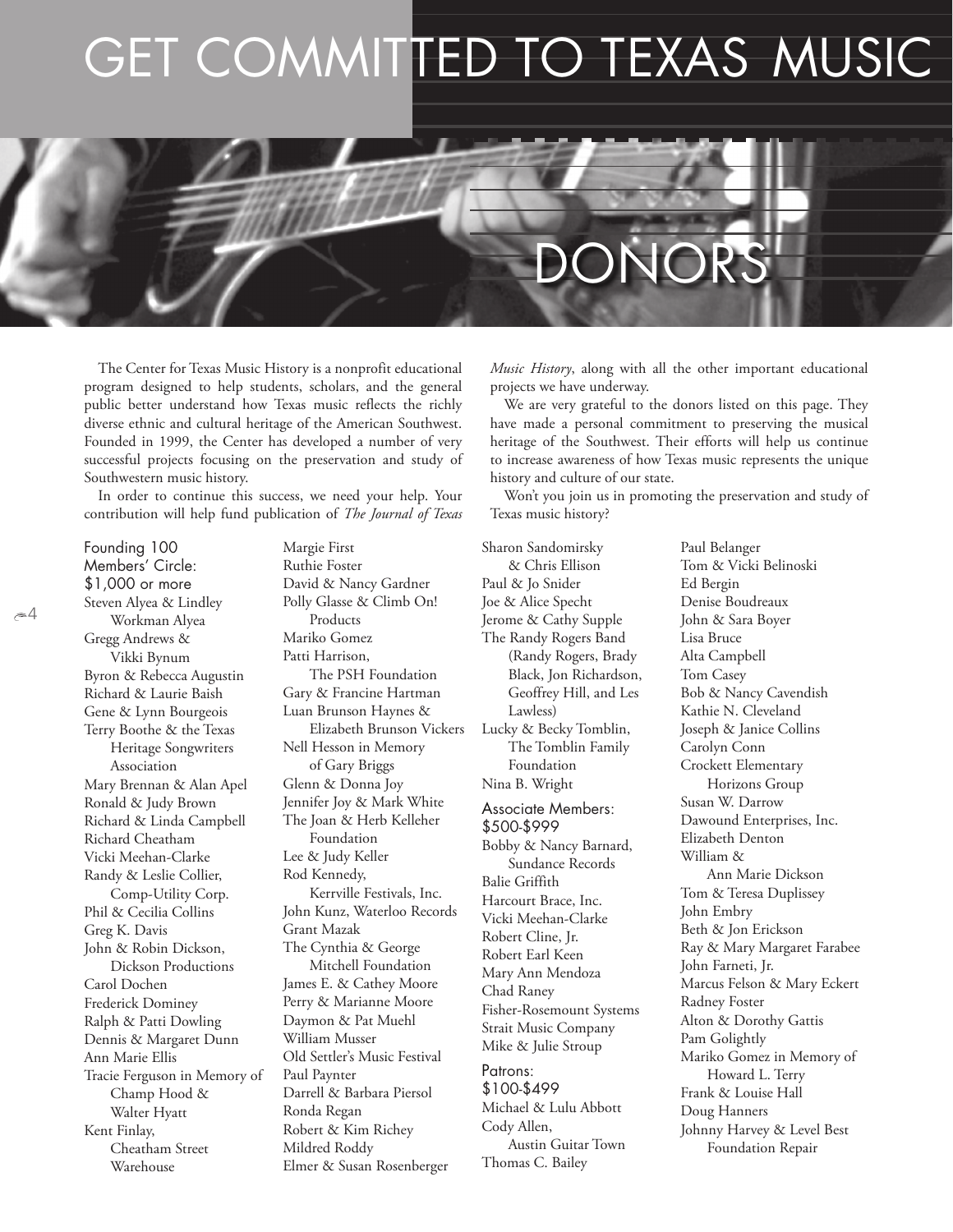### HISTORY!

Ray Hennig & Heart of Texas Music Kathleen Hudson & the Texas Heritage Music Foundation Kern & Becky Huff Frank Josserand Harris Kaffie William "Skip" King Jack Lane Kathryn Ledbetter & Alan Munde David Lippman & Christina Simpson Ken & Patty Margerison Tim & Jennifer Marlow Barbara Martin Eve McArthur Michael Moeller Kevin E. Mooney Dr. Joseph E. Musser Bill & Patrice Nance Jim & Dianne Pape Julie & George Parker Rick Perkins

Phi Alpha Theta History Honor Society at Texas State University Tom & Elizabeth Pittman Linda Porterfield Nolan Porterfield T. Cay Rowe & Tim Thomson Curtis Schafer Donald & Mary Bleve Shaw Denise & Dennis Smart Steve Stiles Everett & Donna Swinney Philip & Leslie Tom Ingrid Weigand & George Dolis Bill & Kim Whitbeck Carol J. Whitcraft Dr. Raymond White Joe & Lynn Williams Larry York & Peggy Bradley Christie Zander Wayne Zatopeck

Friends: Up to \$100 Tom Adler Kathryn & Larry Anderson in Memory of Dr. George Meador Cynthia Beeman Paula Bosse Sara Davis Boyer Jay Brakefield Ramiro & Jewels Burr Carol & Kay Burton Gwen Calhoun Kathie Cleveland Antoinette Conroy Jimmie & Teresa Criss Joe & Ruth Dahlstrom Mr & Mrs. William Damron Virginia Z. Deal Arthur & Billie Dietz in Memory of Pete Mays Harry & Ellen Factor Lisa Frank Bob & Mary Fulton R. C. Harshman

Kelly Harwood Dennis & Cash Hermes L. Patrick Hughes Rumaldo & Teresa Juarez Carolynn Lankford Nora Linares-Moeller Clyde Littlefield Robert Livingston Mr. & Mrs. Ronald R. Newsom Jim & Alice Niven Shirley Ogletree Carolyn Pate Michael Pierce Sharon Radovich Hardeman Smyer Bryan Sperry Steve Sucher in Memory of Tary Owens Stan & Jan Tartakov Cody & Elizabeth Vickers James & Jane Wilson Colin Wise Larry Wolz Mandy York

| the control of the control of the control of the control of the control of the control of the control of the control of the control of the control of the control of the control of the control of the control of the control |                             |                          |                                                                                                                                                                                    |
|-------------------------------------------------------------------------------------------------------------------------------------------------------------------------------------------------------------------------------|-----------------------------|--------------------------|------------------------------------------------------------------------------------------------------------------------------------------------------------------------------------|
| $\textit{YES!}\,$ I want to support the Center for Texas Music History with a tax-deductible gift that will help to preserve and study the Southwest's<br>musical heritage.                                                   |                             |                          |                                                                                                                                                                                    |
| Levels of Commitment (any amount appreciated):                                                                                                                                                                                |                             |                          |                                                                                                                                                                                    |
| Founding 100 Members' Circle \$1,000 or more                                                                                                                                                                                  | $\Box$ Associates \$500-999 | $\Box$ Patrons \$100-499 | $\Box$ Friends up to \$100                                                                                                                                                         |
| Thank you for your support!                                                                                                                                                                                                   |                             |                          |                                                                                                                                                                                    |
|                                                                                                                                                                                                                               |                             |                          |                                                                                                                                                                                    |
|                                                                                                                                                                                                                               |                             |                          |                                                                                                                                                                                    |
|                                                                                                                                                                                                                               |                             |                          |                                                                                                                                                                                    |
|                                                                                                                                                                                                                               |                             |                          |                                                                                                                                                                                    |
| Make check payable to: The Center for Texas Music History<br>Please charge my:<br>□ VISA □ MasterCard in the amount of: \$                                                                                                    |                             |                          | Please clip or mail a photocopy of this section to:<br>The Center for Texas Music History<br><b>Department of History</b><br><b>Texas State University</b><br>601 University Drive |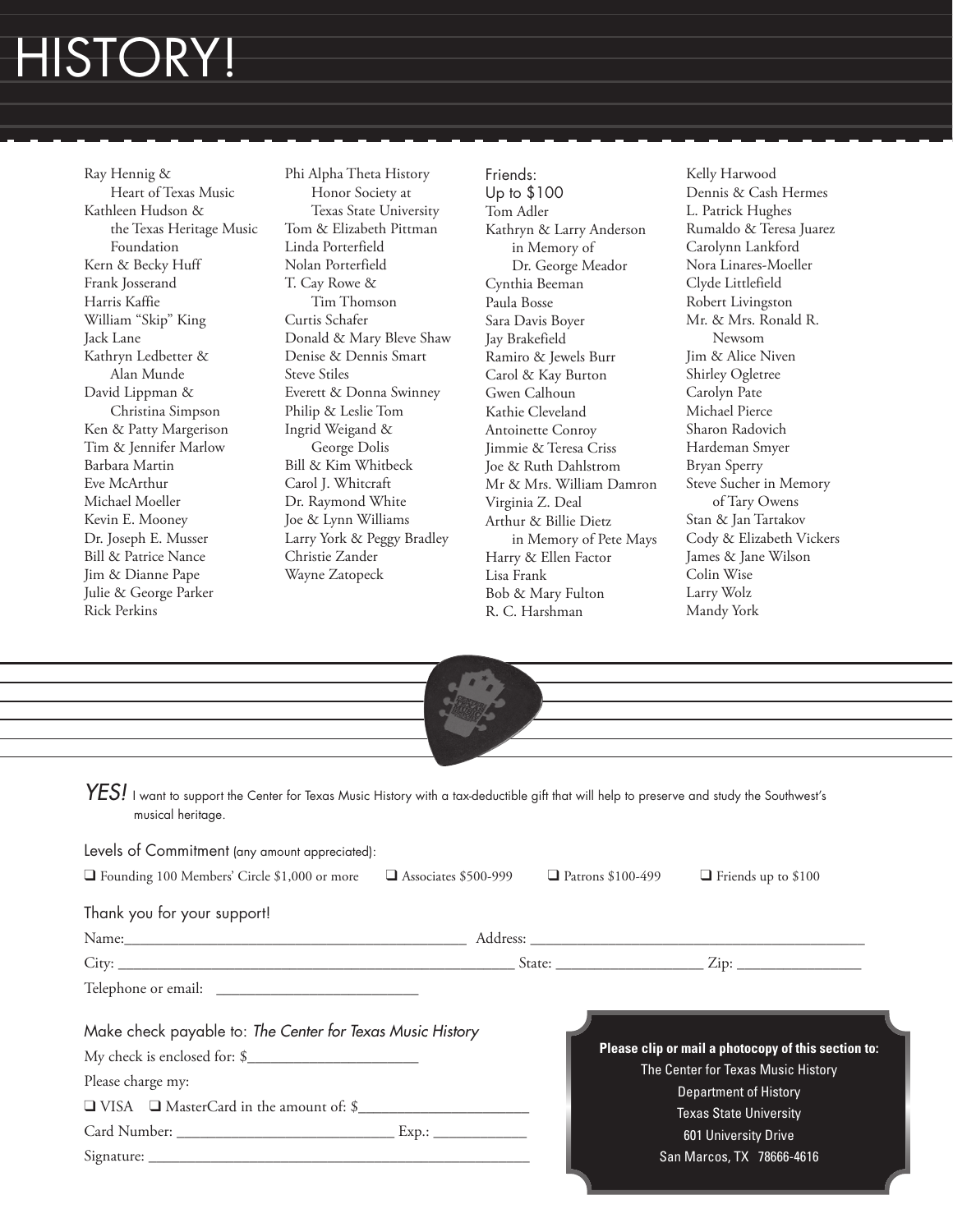*The Center for Texas Music History* gratefully acknowledges

John & Robin Dickson and Dickson Productions

Patricia Muehl

Greg K. Davis

#### The James E. Moore Endowment for the Center for Texas Music History

for their generous support in helping to underwrite The *Journal of Texas Music History* and our many other educational programs.